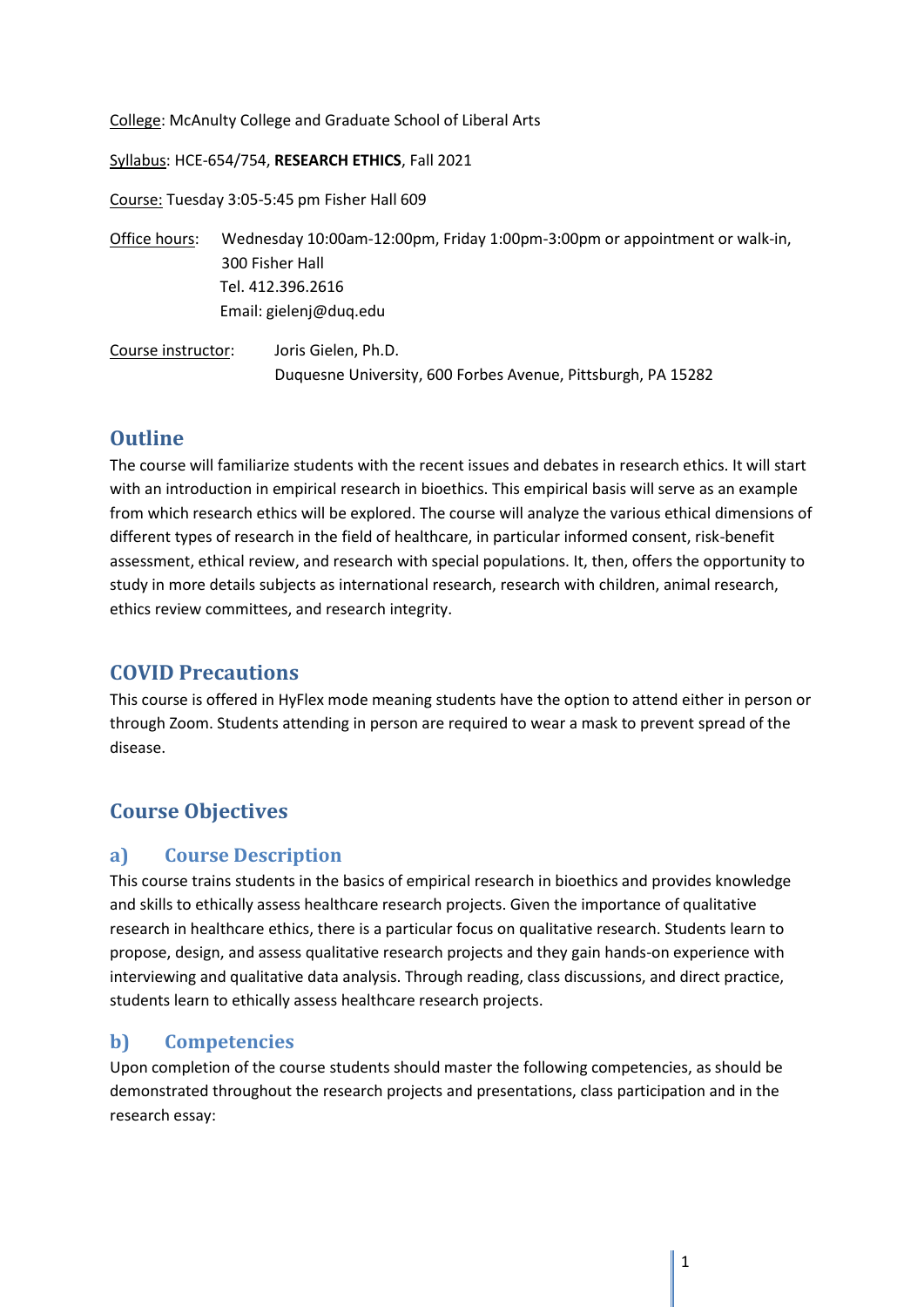- a. The ability to critically reflect upon the relationships between normative bioethics and empirical research, including the capacity to propose empirical research projects that could meaningfully contribute to normative argument development
- b. The capability to critically assess the ethical aspects of research in health care
- c. The capacity of argument development in specific topics in research ethics

## **c) General HCE Program Learning Outcomes**

The following HCE Program Learning Outcomes pertain to this course.

Fundamental Knowledge. Students can understand and analyze issues in research ethics.

Multi-disciplinary Study. Students can critically relate religious research ethics with multi-disciplinary fields in health care as a diverse and global enterprise, in particular empirical research, but, also, medicine, philosophy, and science.

Scholarship. Students can research and write scholarly essays, teach and communicate effectively, and present academic papers that present cogent argument(s), engage scholarly literature, and demonstrate critical thinking and analysis in the field of research ethics.

Ethical Leadership. Students can function as experts in research ethics and provide guidance on ethical aspects of health research, particularly in IRBs.

# **Course Procedures**

## **a) Research Projects and Required Readings**

## **a.1) General Procedure**

For this course, the students have to complete three written assignments: two research projects, and one research essay (25 pages plus endnotes and bibliography). Students will prepare and submit these assignments as per the schedule below.

- i. Research Project #1, due Wednesday, October 13
- ii. Research Project #2, due Wednesday, November 3
- iii. Research Essay, due Thursday, December 9
	- Submit Essay thesis, a 500 words abstract, outline, and basic bibliography, by Friday, October 22.
	- Option to submit mid-term essay. For students who want to be assisted in their progress, a draft of the essay can be submitted for feedback by Wednesday, November 17.
	- Final version is due Wednesday, December 8.

Research protocols and interviews will be discussed and analyzed in class on November 3. At the end of the course, the students will also prepare an interactive 20-minute presentation of their research essay, which they will present in the three final class sessions.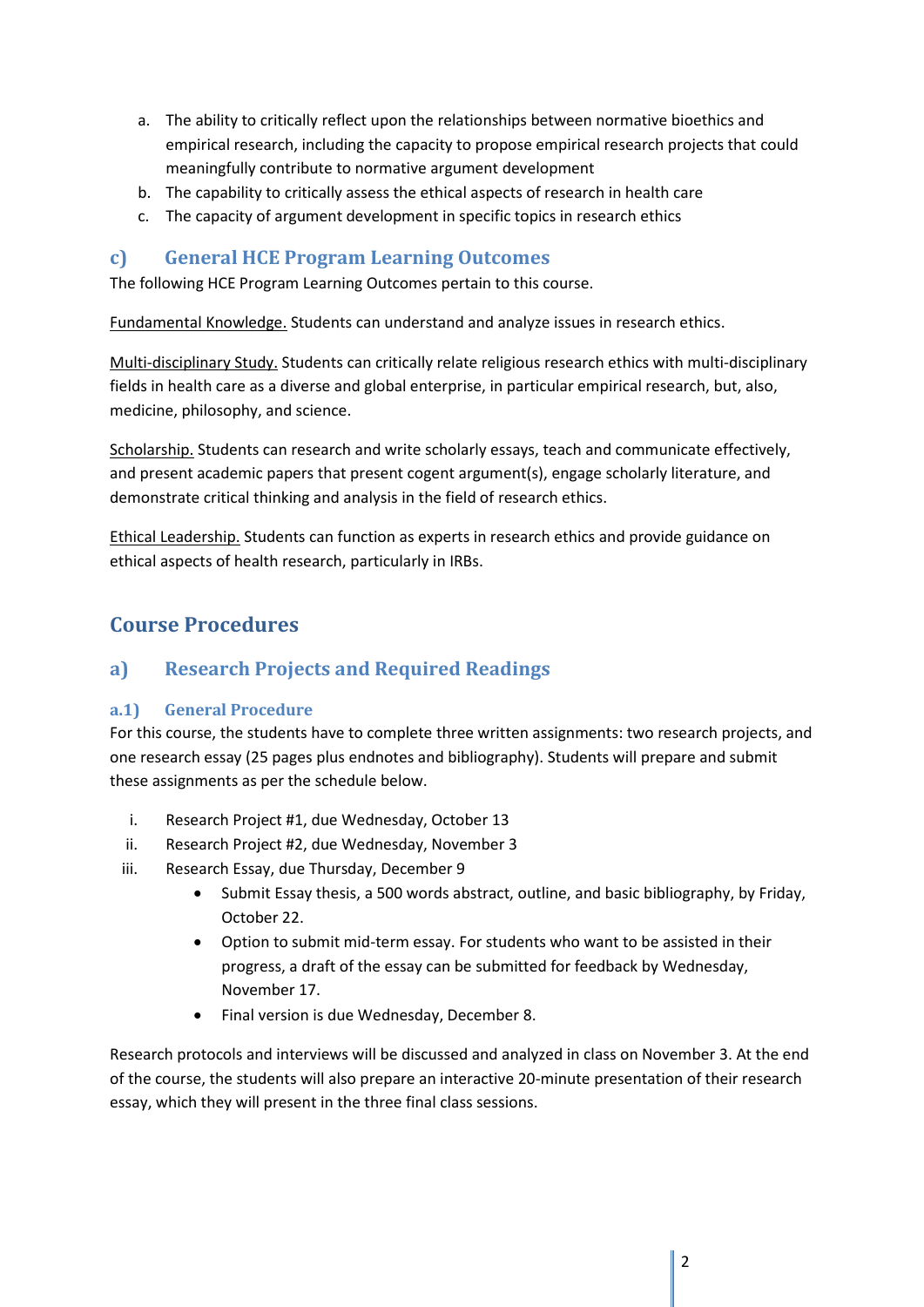Reading Requirements. In order to be able to complete the assignments, students will need to read the course literature and master the relevant knowledge. The mini essay of research assignment #2 requires the students to integrate the course literature of part 2.

Literature integration. Students should include approximately 25 notes in the mini essay referring to the texts assigned for the project. Endnotes and bibliography as well as title page and table of content do not count towards the prescribed number of pages.

Research competencies. The research competencies in the course are identified by the three course parts: critical reflection upon the relationships between normative bioethics and empirical research (part 1), critical assessment of the ethical aspects of research in health care (part 2), and argument development in specific topics in research ethics (part 3). Each Research Project will demonstrate that the student has mastered the specific competency.

Relation of Projects with Essay. The mini essay may be integrated into the Research Essay but not in a manner of cut-and-paste from one to the other. The Research Essay typically demonstrates that the student has mastered a specific research competency. While the research papers are focused on one specific competency, the course essay must demonstrate all three competencies. The course essay furthermore is based on a self-selected thesis different for each student, while the topics of the research papers are given and similar for all students.

## **a.2) Research Project #1: Interview and Research Protocol**

This research project consists of two parts. The first part is a semi-structured interview of an adult. In the interview, the interviewer tries to find out why (or why not) the interviewee would want to participate in medical research and under which conditions. Interviews should last at least twenty minutes, be recorded and transcribed. For this interview, students use the interview guide that will be developed in class.

The second part of this research project consists of developing a research protocol for an empirical study that attempts to find out why (or why not) people would want to participate in medical research and under which conditions. To develop this research protocol, students rely on the protocol summary form of Duquesne University Institutional Review Board.

## **a.4) Research Project #2: Informed consent form and mini essay**

This project, too, consists of two parts. In the first part, students develop a consent form for the study that they described in their research protocol (Research Project #1). To develop this research protocol, students use the draft consent form of Duquesne University Institutional Review Board.

For the second part, students write a seven-page essay in which they critically evaluate the extent to which research subjects may be put at risk in medical research from a normative ethical perspective.

# **b) Course Schedule**

Week 1: Tue Aug 24. Introduction to the course requirements, procedures and theme

## **Part 1 Empirical Methods for Bioethics**

Required readings. The journal articles will be available through Blackboard.

Week 2: Tue Aug 31. The relationship between empirical data and bioethics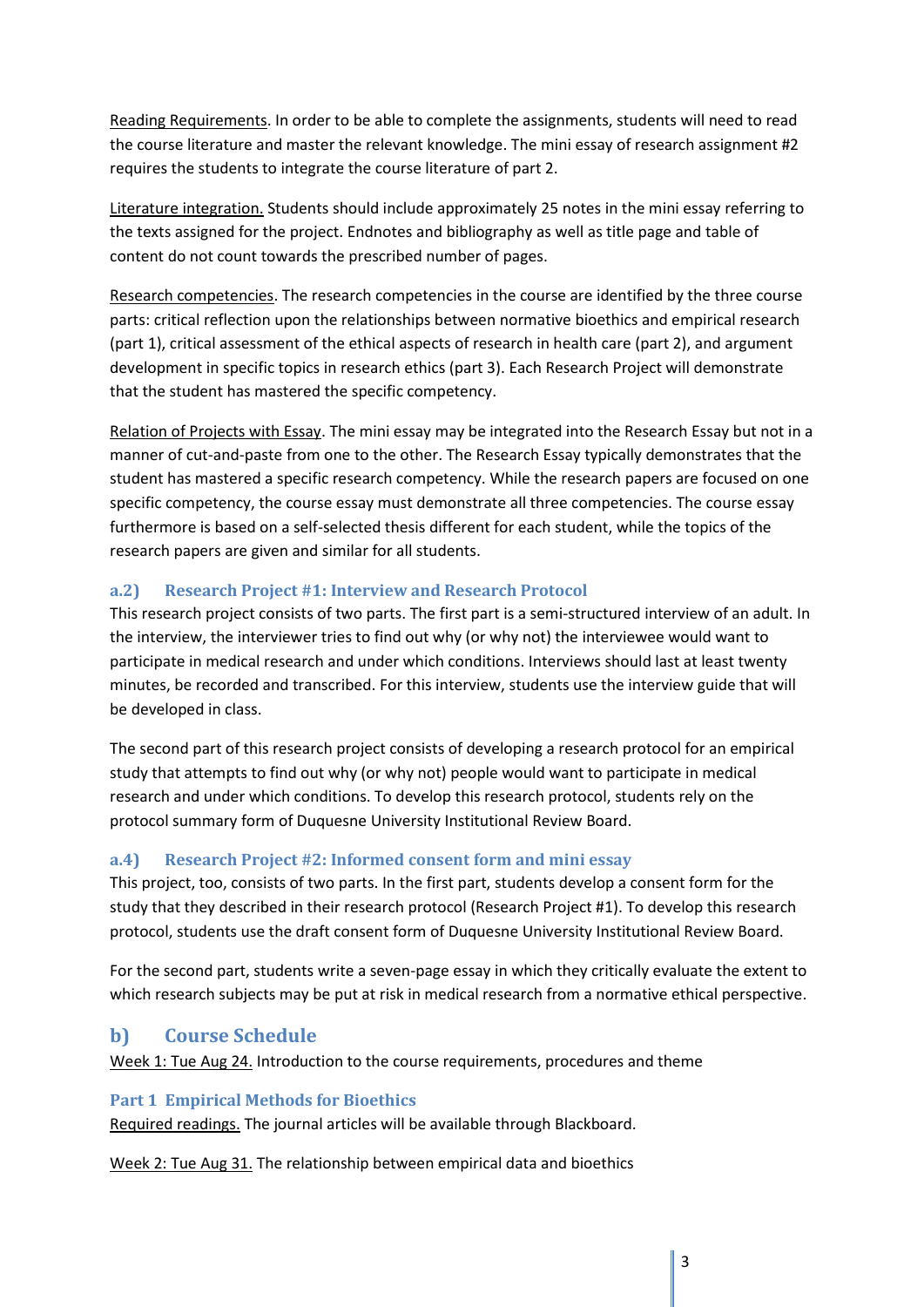Readings:

- Borry, P., Schotsmans, P., & Dierickx, K. (2005). The birth of the empirical turn in bioethics. Bioethics, 19(1), 49-71
- Leget, C., Borry, P., & de Vries, R. (2009). 'Nobody tosses a dwarf!' The relation between the empirical and the normative reexamined. Bioethics, 23(4), 226-235.
- Kon, A. A. (2009). The role of empirical research in bioethics. Am J Bioeth, 9(6-7), 59-65.

### Week 3: Tue Sept 7. Interviews

### Readings:

• Sankar, P., & Jones, N., L. (2008). Semi-structured Interviews in Bioethics Research. In L. A. Siminoff & L. Jacoby (Eds.), Empirical Methods for Bioethics: A Primer (pp. 117-137). Amsterdam: JAI Press Inc.

### Week 4: Tue Sept 14. Content analysis

### Readings:

- Hsieh, H. F., & Shannon, S. E. (2005). Three approaches to qualitative content analysis. Qual Health Res, 15(9), 1277-1288.
- Forman, J., & Damschroder, L. (2008). Qualitative Content Analysis. In L. A. Siminoff & L. Jacoby (Eds.), Empirical Methods for Bioethics: A Primer (pp. 39-62). Amsterdam: JAI Press Inc.

### Week 5: Tue Sept 21. Survey research

### Readings:

• Alexander, G. C., & Wynia, M. K. (2008). Survey Research in Bioethics. In L. A. Siminoff & L. Jacoby (Eds.), Empirical Methods for Bioethics: A Primer (pp. 139-160). Amsterdam: JAI Press Inc.

### **Part 2 Research Ethics**

Week 6: Tue Sept 28. Research integrity and searching for an ethical framework for biomedical research

Readings:

- Resnik, D. B. (2018). Research Integrity. In D. B. Resnik (Ed.), The Ethics of Research with Human Subjects: Protecting People, Advancing Science, Promoting Trust (pp. 235-256). Cham: Springer.
- Emanuel, E. J., Wendler, D., & Grady, C. (2008). An Ethical Framework for Biomedical Research. In E. J. Emanuel, C. Grady, R. A. Crouch, R. K. Lie, F. G. M., & D. Wendler (Eds.), The Oxford Textbook of Clinical Research Ethics (pp. 123-135). Oxford-New York: Oxford University Press.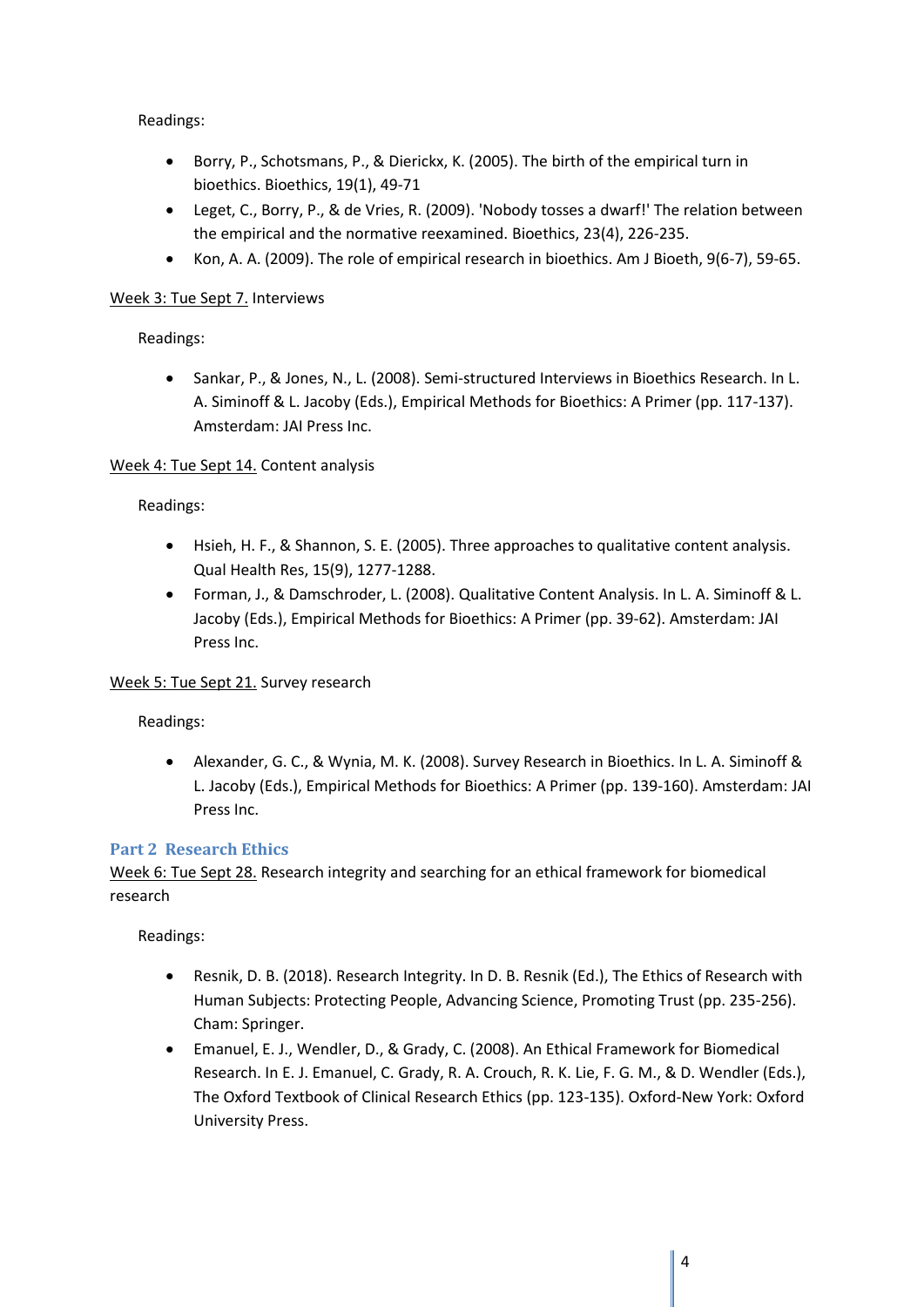• Macklin, R. (2008). Appropriate Ethical Standards. In E. J. Emanuel, C. Grady, R. A. Crouch, R. K. Lie, F. G. M., & D. Wendler (Eds.), *The Oxford Textbook of Clinical Research Ethics* (pp. 711-718). Oxford-New York: Oxford University Press.

Week 7: Tue Oct 5. Historical background of research ethics and trust as the foundation for research with human subjects

Readings:

- Resnik, D. B. (2018). Historical Background. In D. B. Resnik (Ed.), *The Ethics of Research with Human Subjects: Protecting People, Advancing Science, Promoting Trust* (pp. 13-51). Cham: Springer.
- Resnik, D. B. (2018). Trust as a Foundation for Research with Human Subjects. In D. B. Resnik (Ed.), *The Ethics of Research with Human Subjects: Protecting People, Advancing Science, Promoting Trust* (pp. 87-111). Cham: Springer.

Week 8: Tue Oct 12. Informed consent, Privacy and Confidentiality

Readings:

- Resnik, D. B. (2018). Informed Consent. In D. B. Resnik (Ed.), The Ethics of Research with Human Subjects: Protecting People, Advancing Science, Promoting Trust (pp. 113-147). Cham: Springer.
- Resnik, D. B. (2018). Privacy and Confidentiality. In D. B. Resnik (Ed.), *The Ethics of Research with Human Subjects: Protecting People, Advancing Science, Promoting Trust* (pp. 149-163). Cham: Springer.

Week 9: Tue Oct 19. Vulnerable subjects

Readings:

- Resnik, D. B. (2018). Vulnerable Subjects. In D. B. Resnik (Ed.), *The Ethics of Research with Human Subjects: Protecting People, Advancing Science, Promoting Trust* (pp. 215-234). Cham: Springer.
- ten Have, H. (2016). Vulnerability in the Context of Health Care and Bioethics *Vulnerability: Challenging Bioethics* (pp. 37-60). New York, NY: Routledge.

Week 10: Tue Oct 26. Benefits and Responsiveness to Host Countries, Standard of care

Readings:

- Emanuel, E. J. (2008). Benefits to Host Countries. In E. J. Emanuel, C. Grady, R. A. Crouch, R. K. Lie, F. G. M., & D. Wendler (Eds.), *The Oxford Textbook of Clinical Research Ethics* (pp. 719-728). Oxford-New York: Oxford University Press.
- London, A. J. (2008). Responsiveness to Host Community Health Needs. In E. J. Emanuel, C. Grady, R. A. Crouch, R. K. Lie, F. G. M., & D. Wendler (Eds.), *The Oxford Textbook of Clinical Research Ethics* (pp. 737-744). Oxford-New York: Oxford University Press.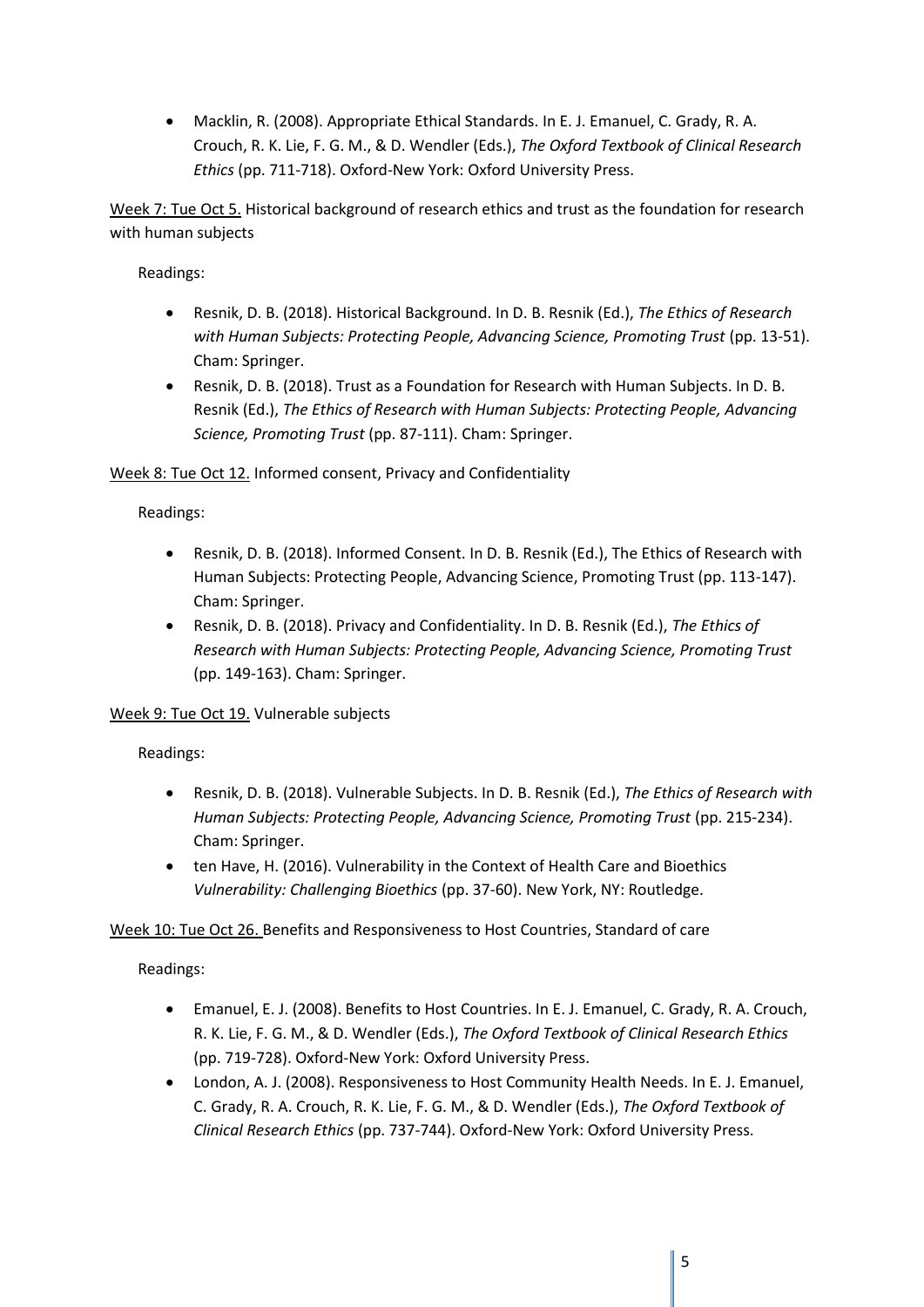• The Standard of Care in Multinational Research. In E. J. Emanuel, C. Grady, R. A. Crouch, R. K. Lie, F. G. M., & D. Wendler (Eds.), *The Oxford Textbook of Clinical Research Ethics* (pp. 729-738). Oxford-New York: Oxford University Press.

Week 11: Tue Nov 2. No class (classes meet according to Monday schedule)

Week 12: Tue Nov 9. Discussion research protocols and group work interview analysis

**Part 3 Special Topics in Research Ethics** Week 13: Tue Nov 16. Student presentations

Tue Nov 23. Thanksgiving break, no class

Week 14: Tue Nov 30. Student presentations

Week 15: Tue Dec 7. Student presentations

## **c) Research Essay**

The research essay will require students to substantively apply the Research Competencies of this course to a particular topic in health research. For the essay, students choose an issue or topic in research ethics (international research, research with children, animal research, ethics review committees, research integrity). They develop a creative, critical argument regarding that issue or topic. Before the conclusion, students add one additional section entitled 'Suggestions for future research.' In that section they briefly present a proposal for an empirical study that, if ever completed, could further sustain the ethical argument that was developed in the research essay. Students in the Catholic program need to clarify throughout their essay how a Christian anthropology informs the presented analysis. For them, the empirical project that is proposed in the section 'Suggestions for future research' needs to pay attention to Roman Catholic views.

#### Requirements:

- 1. Start to reflect on the thesis of your course essay from the beginning of the course.
- 2. Thesis, a 500 words abstract, outline, and basic bibliography to be submitted by Friday, October 22.
- 3. Students will receive general feedback in class and individual feedback through Blackboard.
- 4. Submit a copy of the essay by date assigned.
- 5. The course essay length should be at least 25 pages, double-spacing; the main body of text; title page, table of content, endnotes and bibliography do not count towards the 25 pages.
- 6. Students must adopt the format of the *Chicago Manual of Style*, as required by the College for dissertation submissions.
- 7. Students can quote from publications in any language, but need to provide an English translation.
- 8. Select an Essay Title that reflects a research thesis.
- 9. Make a Title page and a separate Table of Content.
- 10. Present a brief Introduction and Conclusion.
- 11. Notes to the references made in the essay.
	- a. Use end notes (as opposed to foot notes at the bottom of the page).
	- b. Do not use notes for narrative explanations they belong in the main text.